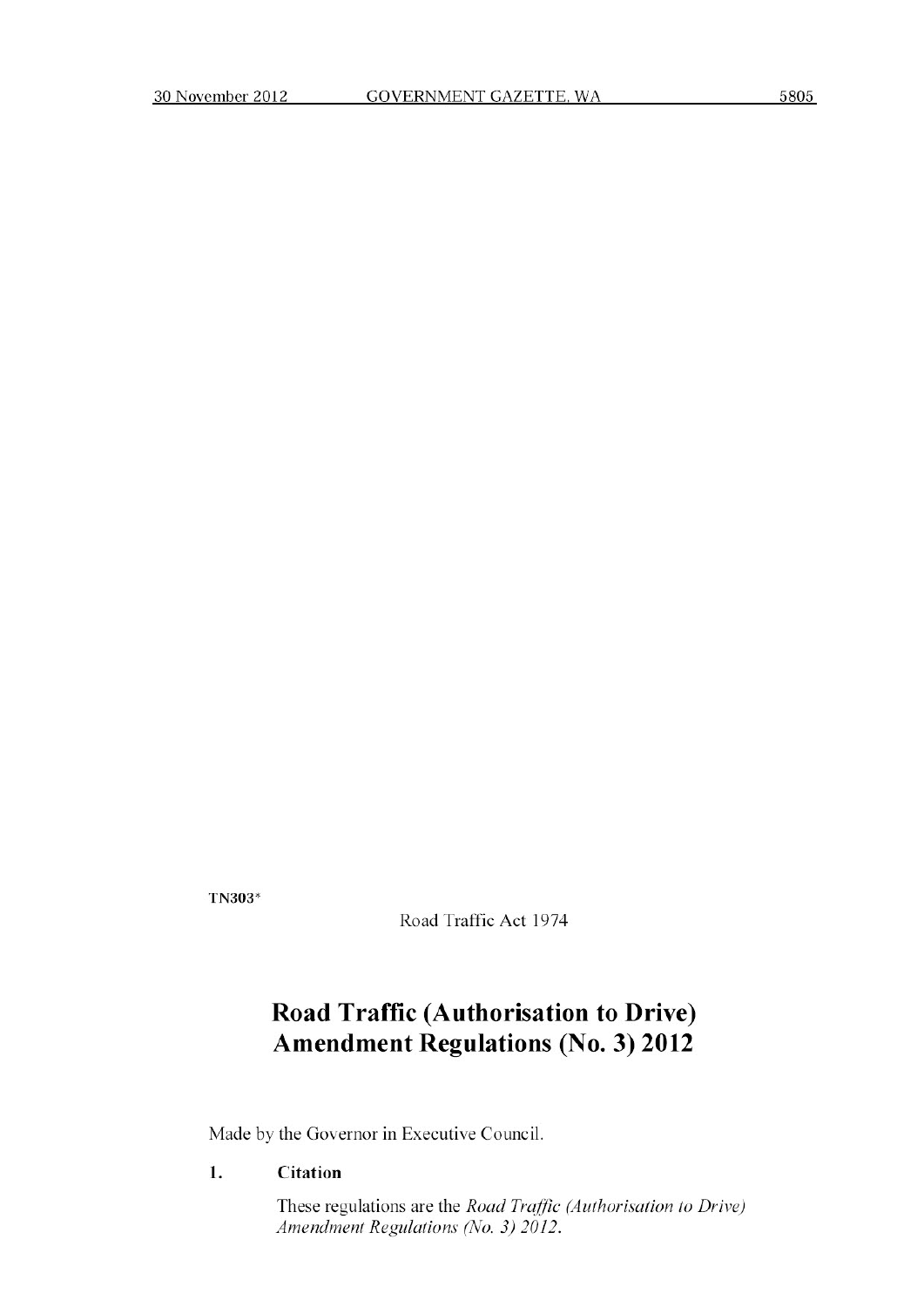### 2. **Commencement**

These regulations come into operation as follows  $-$ 

- (a) regulations 1 and  $2$  on the day on which these regulations are published in the Gazette;
- (b) the rest of the regulations  $-$  on 14 January 2013.

## **3. Regulations amended**

These regulations amend the *Road Traffic (Authorisation to Drive)* Regulations 2008.

### **4. Regulation 3 amended**

- (1) In regulation 3 delete the definition of *moped*.
- (2) In regulation 3 insert in alphabetical order:

**Department** means the department of the Public Service principally assisting in the administration of the licensing provisions of the Act;

learner approved motor cycle means a motor cycle in relation to which an approval by the Director General under regulation 6A(1) is in force;

 $moped$  means a motor cycle that  $-$ 

- (a) is designed so as not **to** he capable of a speed exceeding 50 km/h; and
- (b) either
	- (i) has an engine capacity not exceeding 50 cc: or
	- (ii) is not powered by a piston engine,

whether or not it is also capable of being propelled by pedalling. but does not include a power assisted pedal cycle;

# **5.** Regulation **bA inserted**

After regulation 5 insert:

# **6A. Learner approved motor cycles**

- (1) The Director General may approve a motor cycle as a learner approved motor cycle if the motor cycle -
	- (a) is not a moped; and
	- (b) has a power-to-weight ratio that does not exceed 150 Kw/t; and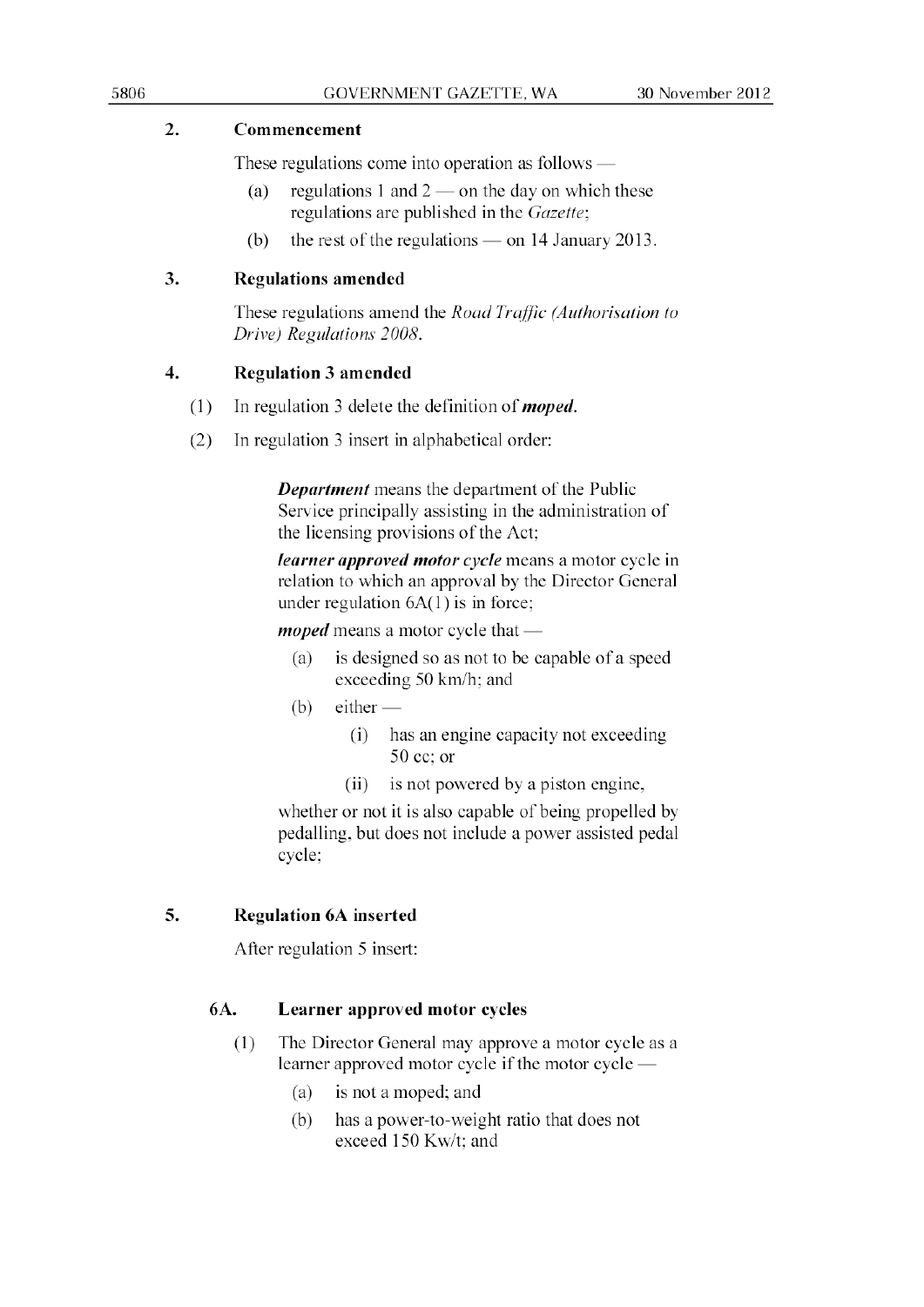- (c) has an engine capacity that does not exceed 660 cc; and
- (d) is. in the opinion of the Director General. suitable to be driven by a person who holds a driver's licence that authorises the person to drive a motor vehicle of class R and is endorsed with condition E.
- (2) The Director General may revoke or amend the approval of a motor cycle under subregulation (1).
- (3) The Director General must ensure that a list of each motor cycle in relation to which an approval under subregulation  $(1)$  is in force is published on a website maintained by the Department.

#### 6. Regulation 17 amended

In regulation  $17(3)$  delete "motor cycle with an engine capacity of at least 100 cc" and insert:

learner approved motor cycle

#### 7. Regulation 68 inserted

At the end of Part 5 insert:

#### 68. Transitional provision **relating** to Road Traffic *(Authorisation to Drive) Amendment Regulations* (*N*o. 3) *2012*

- (1) This regulation applies to a driver's licence **if,** immediately before the coming into operation of the *Road Traffic (Author• isuiion io [)rive) A zenthnent Regulations (No. 3) 20/2* regulation 9. the licence authorised a person to drive a vehicle of class R and was endorsed with condition E.
- (2) During the period of 12 months beginning on 14 January 2013, Schedule 7 applies in relation to the driver's licence as if the reference in column 2 of the Table in that Schedule to a learner approved motor cycle were a reference to a motor cycle that
	- (a) is a learner approved motor cycle; or
	- (b) has an engine capacity not exceeding 250 cc.